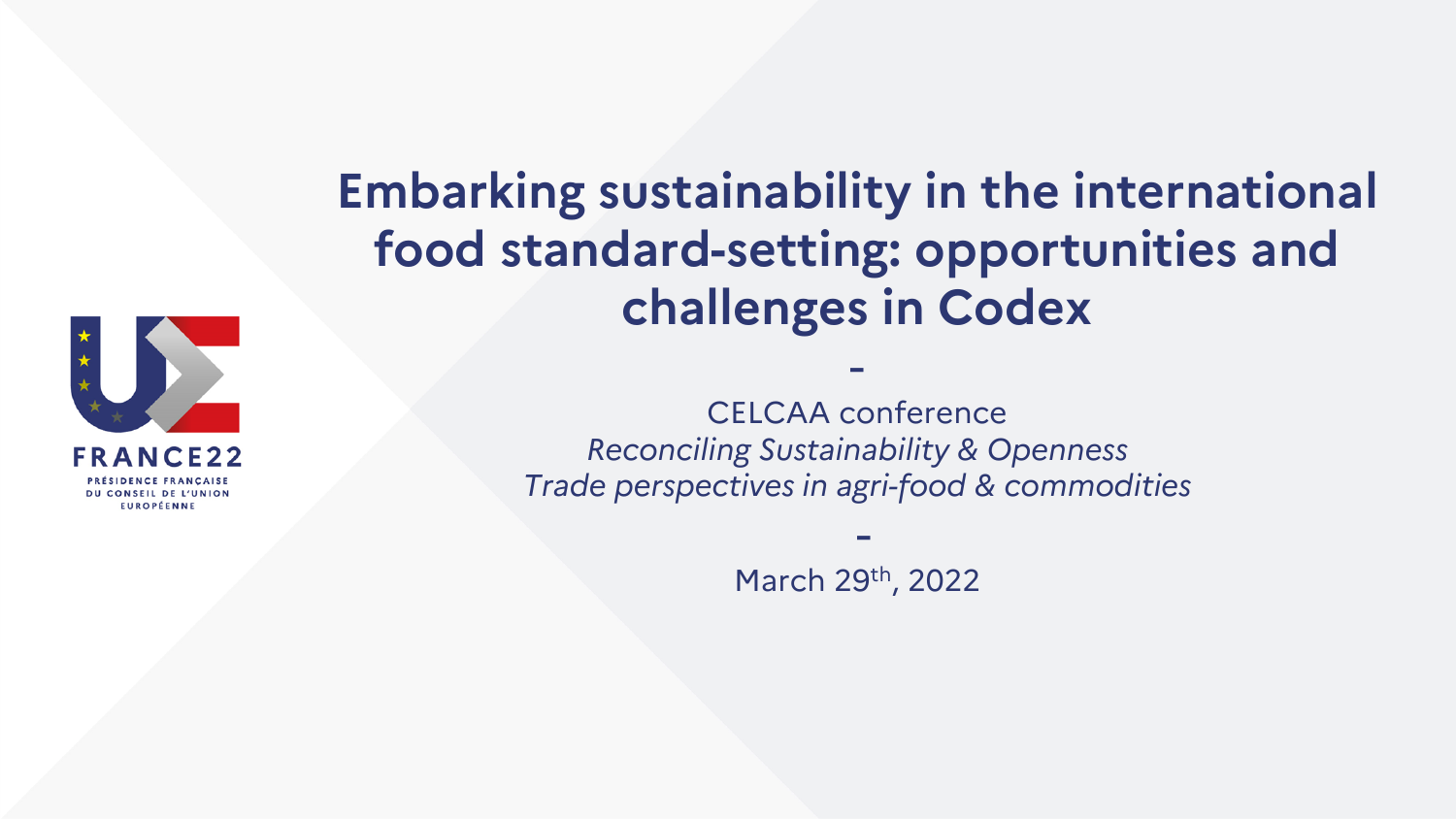### Codex standards: constraints or drivers for trade?



- Codex standards cover all features of all food products
	- Vet drugs or pesticides MRLs
	- Labelling, certification
	- Commodities description
- Volontary / But recognized by WTO
	- Hormones / sardines cases

*It's safer to implement Codex standards*

• More controversial when implications related to production and processing methods

*Codex standards disseminate strong signals for policy-makers*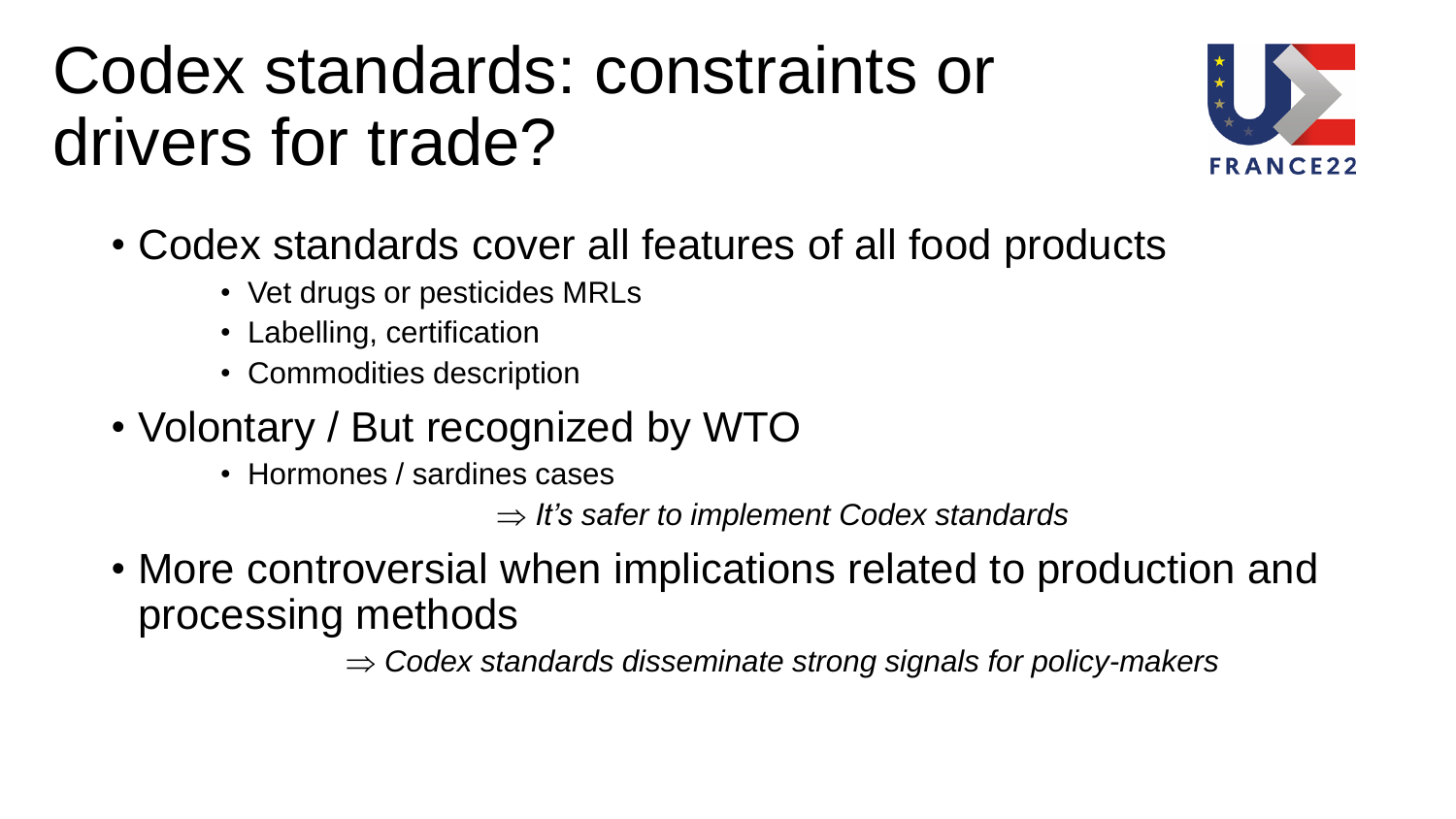## Codex standards and sustainability: state of play



- NO specific tool to integrate sustainability in the standard-setting process
- FEW Codex accounting for sustainability:
	- Code of Ethics for International Trade in Food including Concessional and Food Aid **Transactions**
	- General standard on food labelling: in 2018, amendment of the section on "date marking"
- Existing tools COULD allow effective consideration of sustainability
- On-going work in the area:
	- Sustainability labelling
	- Use & re-use of water in food production
	- Amendment of the standard on sardines (stock of fish?)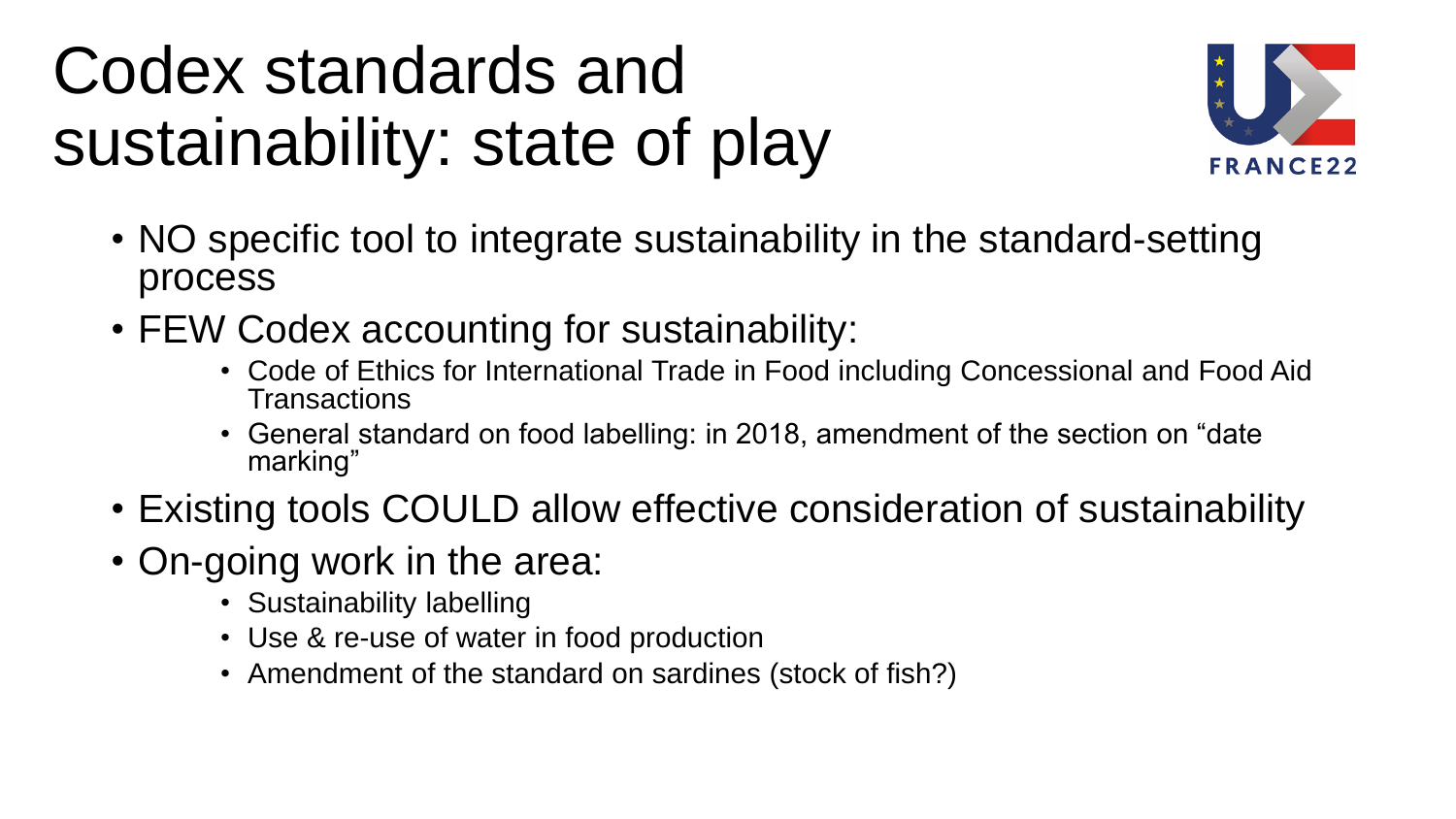# Sustainability in Codex: beyond food standards



- A United Nation programm operating in an evolving environment:
	- Under the responsibility of FAO and WHO
	- Codex and the SDGs
	- One Health
- What should we do to make Codex more sustainabilityconscious?
	- Improve knowledge on Codex standards' impact
	- Broaden Codex scientific basis (beyond toxicology & epidemiology)
	- Act as risk managers
	- Put emphasis on new works related to sustainability (labelling, pesticides residues, certification)